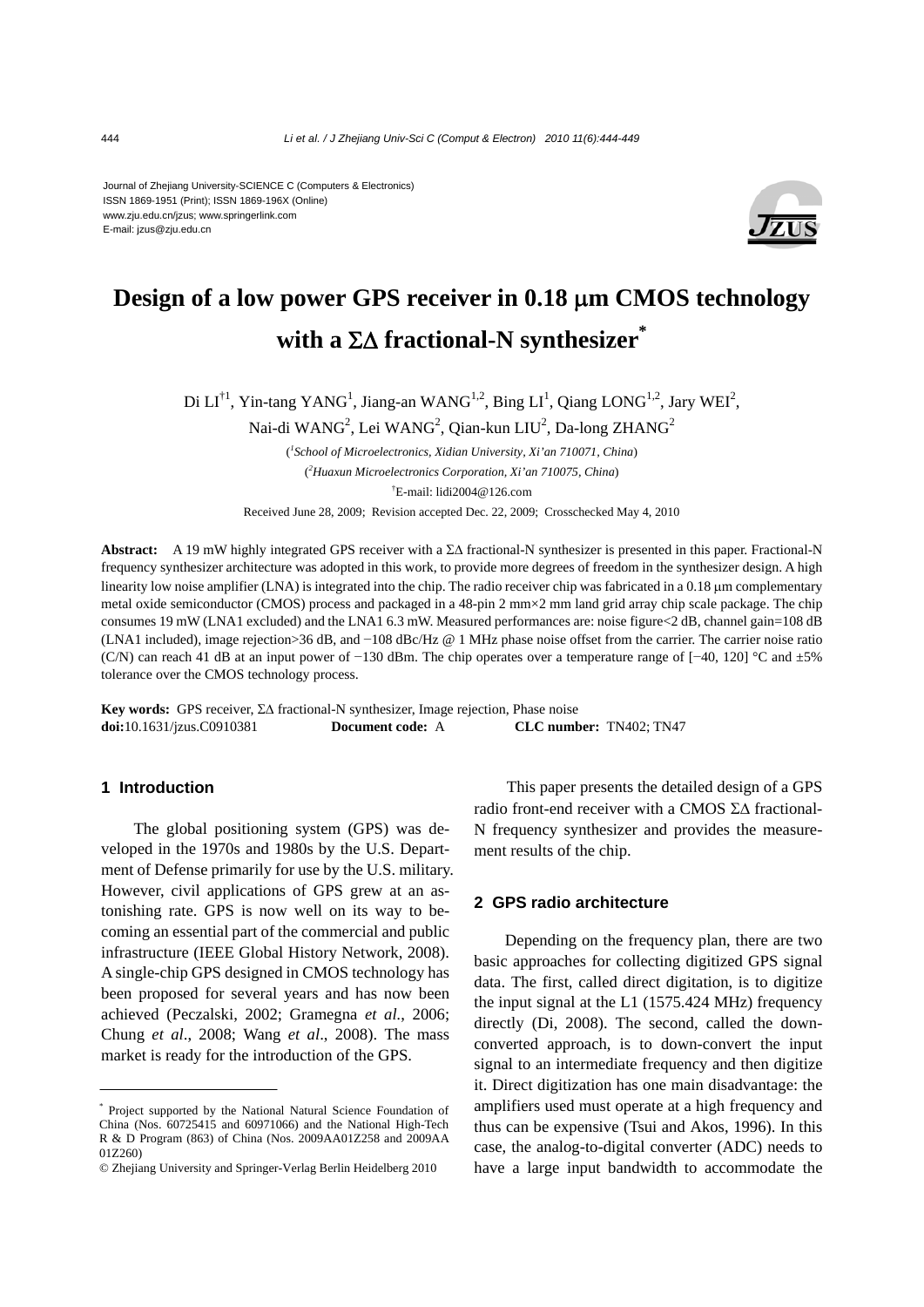high input frequency and this is difficult to build. Also, it is difficult to build a narrow-band filter at a higher frequency, and this kind of filter has relatively high insertion loss (Kim *et al*., 1999; Magoon *et al.*, 2002). In the down-converted approach, the input frequency is converted to a much lower frequency called the intermediate frequency (IF). Hence, building a narrow-band filter with low insertion loss is much easier. The amplifiers which operate at a lower frequency are less expensive. The low IF center frequency should be selected carefully. When the center frequency is too high, the cost will be high as described above, but when the center frequency is too low, the 1/*f* noise of the devices substantially corrupts the signal, a severe problem in metal oxide semiconductor (MOS) implementations. However, if the stages following the mixer in the channel operate at relatively low frequencies, the magnitude of flicker noise can be minimized by adopting very large devices. Low-IF architecture, therefore, is the best approach for a CMOS implementation. The −130 dBm GPS L1 signal energy is located in a 2 MHz bandwidth centered at 1575.42 MHz. The architecture of the low IF frequency approach used in this device is shown in Fig. 1.

The first component following the antenna can be either a filter or an amplifier. However, the insertion loss of a filter is relatively high, about 2–3 dB, and it is bulky (Liu and Amin, 2008). Usually, a GPS receiver without special interfering signals in the neighborhood uses an amplifier as the first component after the antenna to obtain a low noise figure.

The output from the LNA2 is mixed down to the intermediate frequency filter (IFF) by an image rejection mixer. An IF of  $4f_0$  ( $f_0$ =1.023 MHz) is the best trade-off between the gain×bandwidth in the IFF and flicker noise in the mixer. The sampling rate of the ADC is 16 $f_0$ .

An external crystal oscillator (TCXO) is needed to provide the frequency from 13 to 26 MHz to the synthesizer. The synthesizer consists of an analog part and a digital part. The analog part includes the charge pump, the loop filter, and the voltage controlled oscillator (VCO). The digital part contains the division control logic—the ΣΔ modulator, the multi-modulus pre-scaler, and the phase frequency detector (PFD). The VCO oscillates at twice the required frequency and quadrature signals are derived by means of a divider by 2. A  $\Sigma\Delta$  modulator is used to associate the realization of the fractional-N synthesizer. By moving the quantization error to the high frequency, the modulator can greatly reduce the power of in-band noise. Meanwhile, dither technology is used to flatten the spur generated by the  $\Sigma\Delta$  modulator.

#### **3 Circuit implementation**

## **3.1 LNA1**

The first component following the antenna is the LNA1, which has been integrated into the radio chip in this device. The LNA1 consumes less power when the single-ended mode is chosen. The other required



**Fig. 1 Radio architecture with a fractional-N synthesizer** 

The synthesizer section is enclosed within the dotted rectangle and the intermediate frequency architecture is enclosed within the larger rectangle. SAW: surface acoustic wave; PWM: pulse width modulation; LNA: linearity low noise amplifier; IFF: intermediate frequency filter; LPF: low pass filter; VCO: voltage controlled oscillator; PFD: phase frequency detector; ADC: analog-to-digital converter; TCXO: external crystal oscillator; SPI: serial peripheral interface; AGC: automatic gain control; SIGN: sign of the signal; MAG: magnitude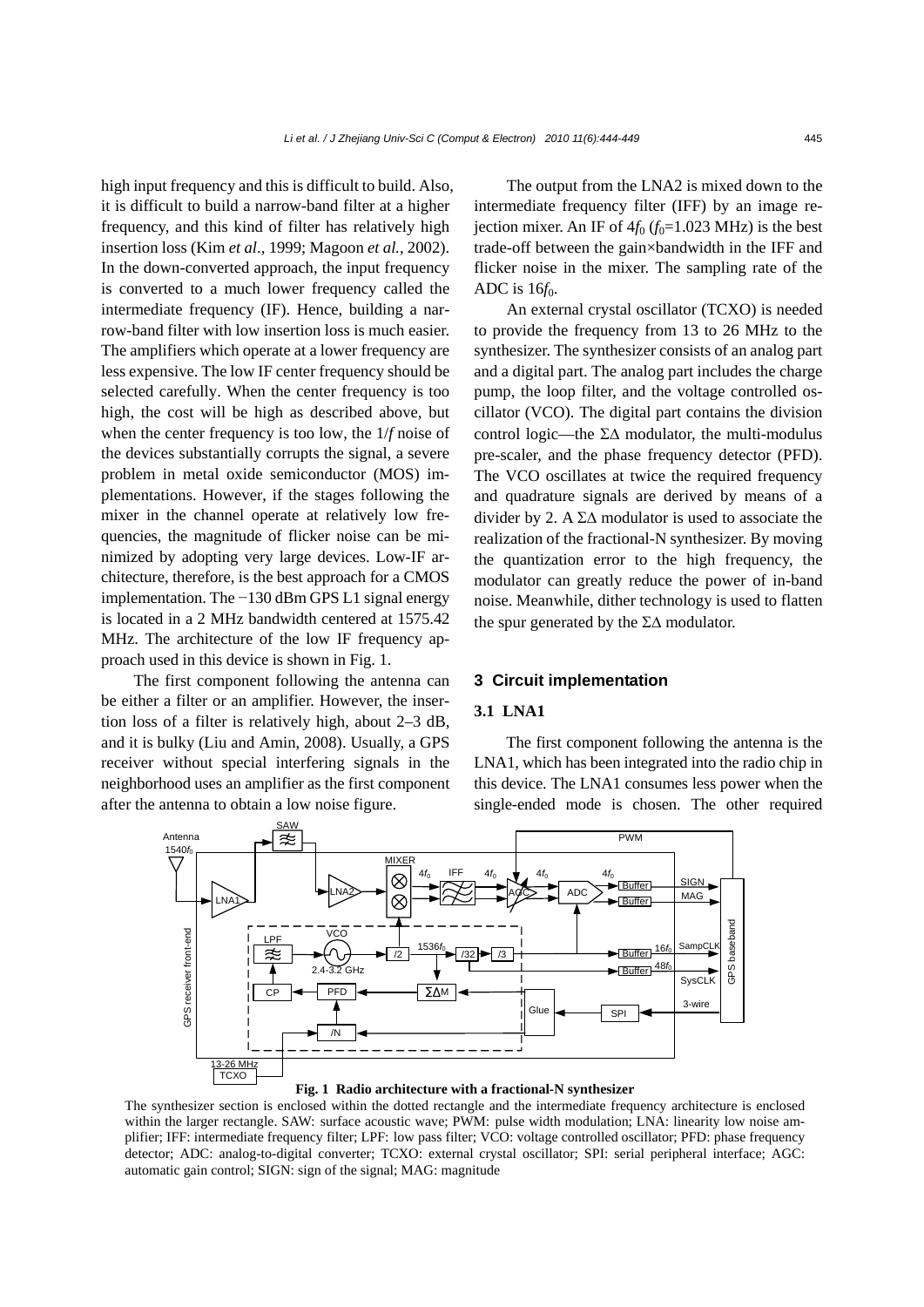specifications of the LNA1 in this design are low noise figure, large power gain, and high linearity. The LNA1 has a noise figure of 1.3 dB, a gain of 17.9 dB, and an input 1 dB compression point of −13 dB. The LNA1 consumes 5.6 mA from a power supply of 1.8 V.

# **3.2 LNA2 and MIXER**

The design of the LNA2 and the image rejection mixer in this paper is shown in Fig. 2. There is a trade-off in the design of the LNA2 among low noise figure, large gain, high linearity, and low power dissipation. Noise generated by the transistor  $M_1$  dominates the overall noise power of the LNA2. However, transistor  $M_3$  contributes noise as well. Hence, the size of  $M_1$  will affect the performance of the LNA2 directly.  $M_3$  is used to isolate the input and output, and maintain the stability of the circuit. An inductor and capacitor (LC) tank maximizes the gain at the required frequency.



**Fig. 2 LNA2 and the Gilbert cell used in the image rejection mixer**

The mixer is AC coupled to the LNA2 and implements the Gilbert cell. It converts the radio frequency signal from 1.575 GHz  $(1540f_0)$  down to an IF of 4.092 MHz  $(4f_0)$ . The image rejection mixer, which consists of two Gilbert cells, has the advantage of high conversion gain, low noise figure, and good isolation between IF signal and RF and local oscillator (LO) signals. The mixer (Fig. 2) provides only one Gilbert cell circuit but there is an identical one, which is not shown in Fig. 2. Image rejection of the mixer is 37 dB across the 2 MHz band, and of the LNA2- MIXER P1dB is 3.8 dBm. The linearity and power dissipation were optimized by careful design. In this design, the LNA2-MIXER features noise figure=4 dB, gain=30 dB and draws 4 mA from a 1.8 V supply.

#### **3.3** ΣΔ **fractional-N synthesizer**

In ΣΔ fractional-N frequency synthesizers, the input of the ΣΔ modulator is a constant so-called DC value which is a bit-stream with a fractional mean value equal to the input value of the modulator (Rhee *et al*., 2000; Ti *et al*., 2008). In this design, a multistage noise shaping (MASH) 1-1-1 ΣΔ modulator (Fig. 3) has been adopted consisting of three firstorder modulators, whose quantization error  $E_i$  is the input to the next modulator. By summing the filtered versions of the first-order outputs  $co<sub>i</sub>$ , the quantization errors of the first and second modulators are cancelled (Zhu *et al*., 2004; Xiao *et al*., 2008). Since the ΣΔ modulator in the fractional-N phase-locked loop (PLL) is an all digital implementation, the cancellation is perfect. The output spectrum of the  $\Sigma\Delta$  modulator is shown in Fig. 4. As the  $\Sigma\Delta$  modulator used in the synthesizer would cause fractional spurs, dither technology was used to flatten the spurs and then the ΣΔ mechanism modulates the flattened noise. The modulated noise at high frequency is then filtered by the loop filter of the PLL.



**Fig. 3 The multi-stage noise shaping (MASH) 1-1-1** ΣΔ **modulator**

In this design, the VCO provides a frequency range from 2.958 to 3.318 GHz. To cover such a frequency range, an LC multi-band switch VCO is needed. Consequently, an automatic digital VCO calibration is needed for selecting the desired target frequency. An on-chip inductor using pattern ground shield (PGS) was adopted to ensure high Q and good noise isolation. The architecture also needs high LO amplitude buffers to be correlated with the mixer to ensure high performance. Complementary NMOS and PMOS LC tank VCO has been adopted in this design. A circuit schematic of the VCO in this design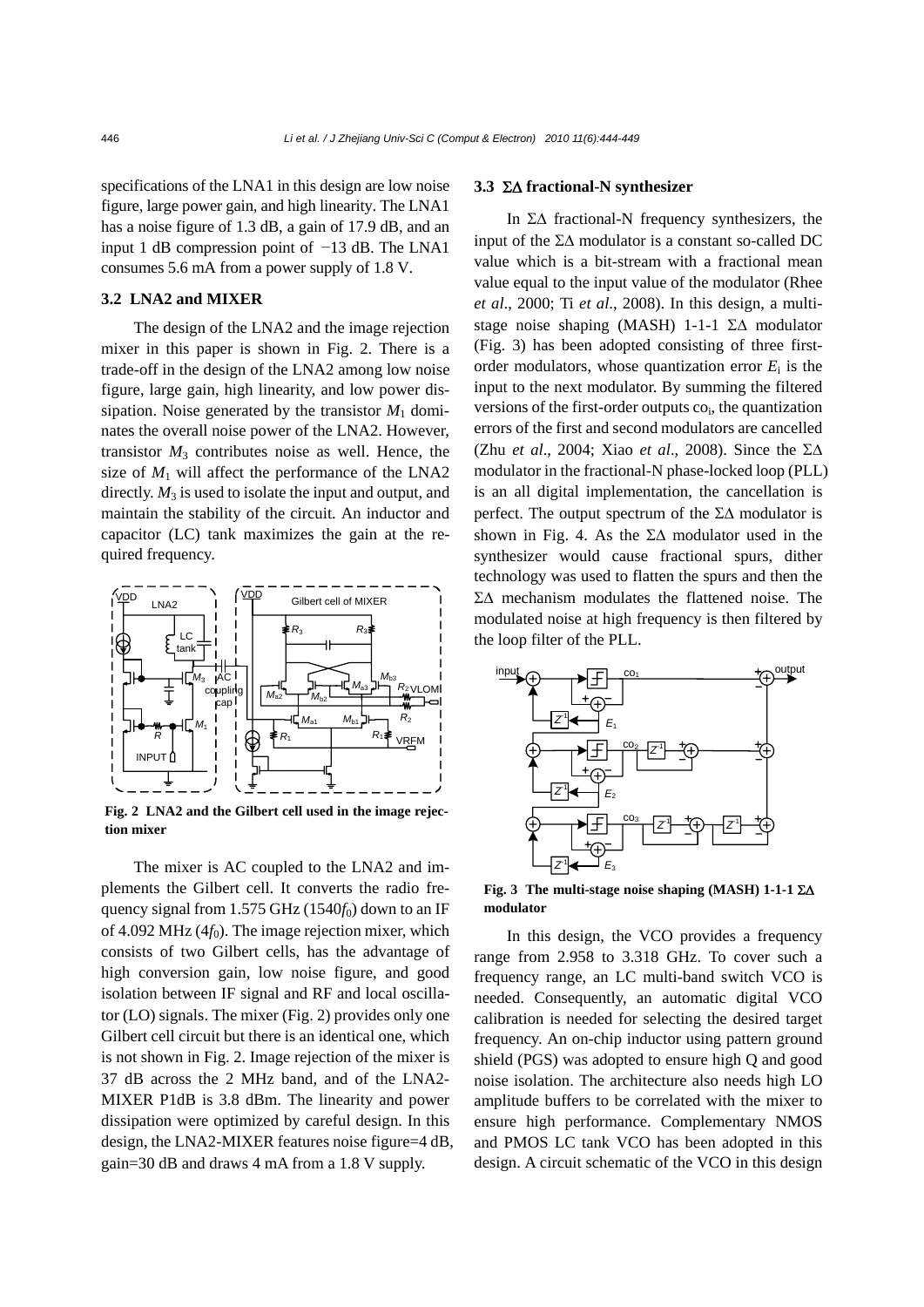is shown in Fig. 5. In this architecture, the DC current can be re-used and it is easy to design because no center-tap is needed for the inductor. The phase noise is 6 dB better than that of a cross-coupled NMOS or PMOS LC tank VCO. For a low power GPS application, this architecture is the best choice. Furthermore, the design can be optimized according to the Leeson equation (Huang *et al.*, 2007; Bruzdzinski *et al.*, 2008). The features of the VCO and LO in this design are shown in Table 1.



**Fig. 4 Output noise power spectral density (PSD) of the multi-stage noise shaping (MASH) modulator** 



| Table 1 Features of the VCO and LO |                 |                         |  |  |  |
|------------------------------------|-----------------|-------------------------|--|--|--|
| Parameter                          | Specification   | Comments                |  |  |  |
| VCO cover frequency                | 2.958-3.318     | $+5\%$ over             |  |  |  |
|                                    | GHz             | process                 |  |  |  |
| VCO output amplitude               | 300 m $V_{p-p}$ | Differential<br>output  |  |  |  |
|                                    | $-80$ dBc/Hz    | @ 100 Hz and<br>in-band |  |  |  |
| LO phase noise                     | $-108$ dBc/Hz   | @ 1 MHz                 |  |  |  |
|                                    | $-120$ dBc/Hz   | @ 3 MHz                 |  |  |  |
|                                    | $-128$ dBc/Hz   | @ 10 MHz                |  |  |  |
| VCO start time                     | $<$ 10 µs       |                         |  |  |  |
| $K_{VCD}$                          | 45 MHz/V        | High band               |  |  |  |
|                                    | $25$ MHz/V      | Low band                |  |  |  |
| VCO tuning voltage                 | $0.4 - 1.6$ V   |                         |  |  |  |
| VCO supply sensitivity             | $30$ MHz/V      | @ 1.8 V                 |  |  |  |

VCO: voltage controlled oscillator; LO: local oscillator;  $K_{VCO}$ : sensitivity of VCO

## **3.4 IFF, AGC, and 2-bit ADC**

The IF filter implements a 6th-order Chebyshev transfer function with  $4f_0$  center frequency and provides an anti-aliasing function before the baseband ADC. It is based on the cascade of three similar low-pass cells (Fig. 6). Since there is an AC coupling capacitor between the mixer and the IF filter, the IF filter provides a pass-band behavior. The −3 dB bandwidth of the IF filter in this design is from 4 to 7 MHz with an active gain of 13 to 16 dB. The roll-off factor is larger than 20 dB at 28 MHz and the gain flatness is controlled in the range of  $-1$  to +1 dB.

The automatic gain control (AGC) has a wide dynamic range from −2 to 52 dB with a gain step of 1.7 dB in this device. After receiving the feedback pulse-width signal from the baseband, the gain of the AGC changes accordingly. The default gain of AGC is 30 dB (Aloi, 2007).

A 1-bit quantization of the baseband signal is provided by most current GPS receivers. However, **Fig. 5 Complementary NMOS and PMOS LC tank VCO** the binary phase shift keying (BPSK) direct frequency



**Fig. 6 Intermediate frequency (IF) filter architecture**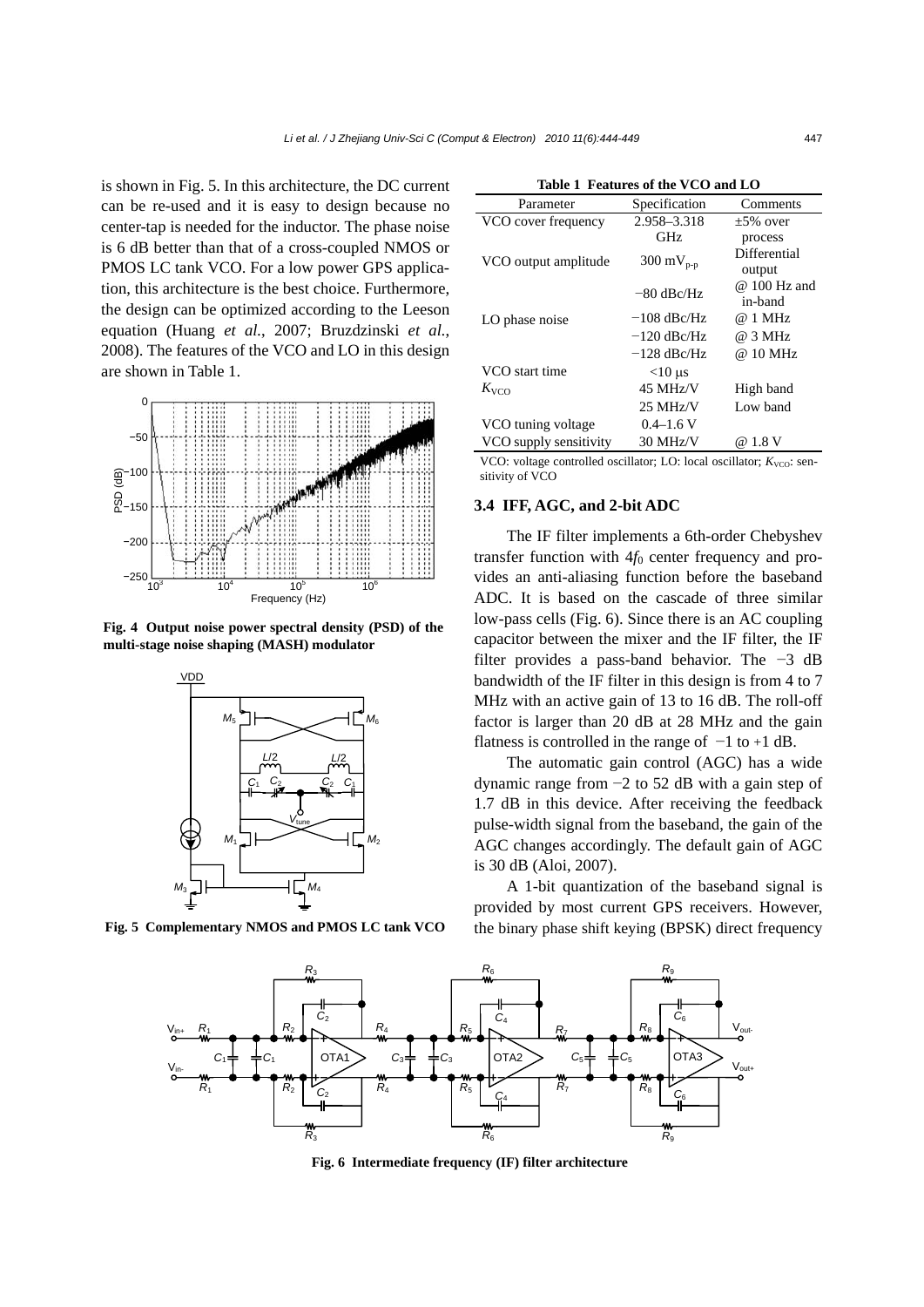spread spectrum signal is affected by Gaussian noise of the GPS receiver, and an SNR degradation of about 1.96 dB can be introduced by a 1-bit ADC. In this work, a 2-bit ADC was adopted and its output consists of SIGN (sign of the signal) and MAG (for magnitude) (Fig. 7). The threshold for MAG is 50 mV and the offset error for SIGN has a range from −4.8 to 4.0 mV in this design.



**Fig. 7 The two-bit analog-to-digital converter (ADC) architecture**

## **4 Experimental results**

The circuit was fabricated in a 0.18 μm CMOS process. The temperature range is [−40, 120] °C and in the typical condition it draws 10.5 mA from a supply voltage in the [1.7, 1.9] V range. A summary of radio channel measured parameters is shown in Table 2.

|  |  | Table 2 Main specifications of the receiver |  |  |  |
|--|--|---------------------------------------------|--|--|--|
|--|--|---------------------------------------------|--|--|--|

| Parameter                                     | Measurement<br>result |  |  |
|-----------------------------------------------|-----------------------|--|--|
| Channel gain (including LNA1)                 | $108$ dB              |  |  |
| Noise figure of LNA1                          | $1.3 \text{ dB}$      |  |  |
| S <sub>11</sub> (LNA <sub>1</sub> input port) | $-15$ dB              |  |  |
| S <sub>11</sub> (LNA <sub>2</sub> input port) | $-12$ dB              |  |  |
| Input P1dB of LNA1                            | $-13$ dBm             |  |  |
| Image rejection (center-of-band)              | 36 dB                 |  |  |
| PLL phase noise @ 100 kHz                     | $-80$ dBc/Hz          |  |  |
| PLL phase noise @ 1 MHz                       | $-108$ dBc/Hz         |  |  |
| IF filter bandwidth                           | $6.5$ MHz             |  |  |
| AGC gain dynamic range                        | 54 dB                 |  |  |
| AGC gain step                                 | $1.65 - 1.85$ dB      |  |  |
| ADC threshold voltage                         | $50 \text{ mV}$       |  |  |
| Current dissipation (without LNA1)            | $10.5 \,\mathrm{mA}$  |  |  |

The measured output spectrum of the fractional-N synthesizer and phase noise performance are shown in Figs. 8 and 9, respectively. The local oscillator is locked at the center frequency of 1.571 42 GHz and the phase noise at 1 MHz is −108 dBc/Hz with the baseband turned off. The signal spectrum of the AGC output is shown in Fig. 10. The strength of input signal of the LNA2 is −110 dBm and there is a −47 dB attenuator following the AGC.



**Fig. 8 Measured output spectrum of the fractional-N synthesizer**



**Fig. 9 The PLL phase noise with baseband turned off**



**Fig. 10 Signal spectrum of the AGC output**